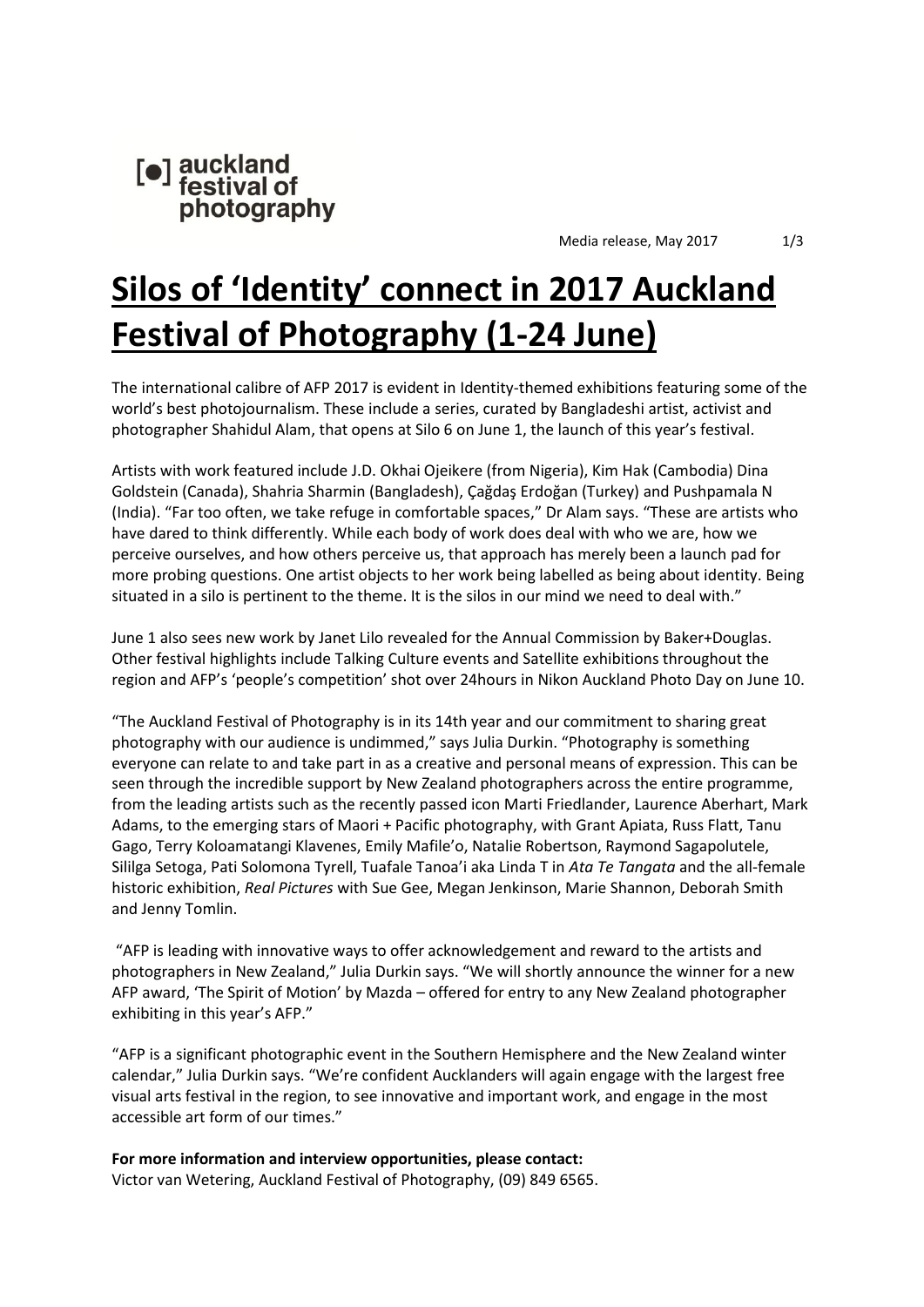

Media release, May 2017 2/3

#### **Full details of AFP 2017 are available a[t http://www.photographyfestival.org.nz/programme/index.cfm](http://www.photographyfestival.org.nz/programme/index.cfm)**

#### **NZ interview prospects for AFP 2017**

**Janet Lilo -** 2017's recipient of the *Annual Commission* by Baker+Douglas - documents as a social tool for recording time, people and popular culture.<https://janetliloart.com/>

**Russ Flatt -** whose work is included in *Ata Te Tangata* (Studio One Toi Tu, 25 May-15 June) – a survey of photographers of Maori and Pacific heritage. Russ was AFP's 2016 Annual Commission recipient and in China when *Ata Te Tangata* debuted the Pingyao International Photography Festival.

**Deborah Smith -** whose work is included in *Real Pictures: Imaging XX* (June 2-30), a Gus Fisher Gallery exhibition demonstrating the role Real Pictures played for women photographers.

**Chris Corson-Scott**'s images of the remnants of industrial behemoths in the South Island feature in *Dreaming in the Anthropocene* (Trish Clark Gallery, June 13-July 28).

**Alison Davie**, director of *Crazy Happy*, a documentary about a group with mental health iss**u**es who embark on a 100-day photographic journey to find happiness. (Central Library, 2pm, June 17, 2pm). *Crazy Happy* has been sold in five countries and screened in Whangarei, Toronto and Los Angeles.

**Wendy Brandon,** whose planned photobook *The Rememberance* Project revisits her hometown of Kawerau. Wendy is involved in in June 2's Photobook Friday at the Auckland Art Gallery Auditorium.

#### **International interview prospects for AFP 2017**

**Shahidul Alam -** guest international curator of the *Identity* series at Silo 6 (June 1-20) – in Auckland (31 May-3 June) and speaking at the Auckland Art Gallery Auditiorium on 3 June.

**Ingetje Tadros**, in Auckland June 1-5, whose exhibition *This is my Country* (Studio One Toi Tu, June 1-15) documents the complexities of race and culture of Australia's indigenous people.

**Mayumi Suzuki**, in Auckland 31 May to 7 June, is a Japanese photographer and guest participant in Identity + Photography (3 June, 3-4pm) and Portfiolo Reviews (5 June, 11-2pm).

**James Dooley,** from the Alexia Foundation, is in Auckland from June 1-6. Photojournalism projects supported by the foundation can be seen at the Central Library (May 29-7 June) and James speaks on June 3 & 4, and takes part in Portfiolo Reviews on 5 June.

**Scott A Woodward** - in Auckland June 3-7 – whose images of North Korea feature in *All the World's a stage* at Studio One Toi Tu, June 1-15. Scott speaks on 4 June (1-2pm) and takes part in Portfiolo Reviews on 5 June.

## **For more information and interview opportunities, please contact:**

Victor van Wetering, Auckland Festival of Photography, (09) 849 6565.